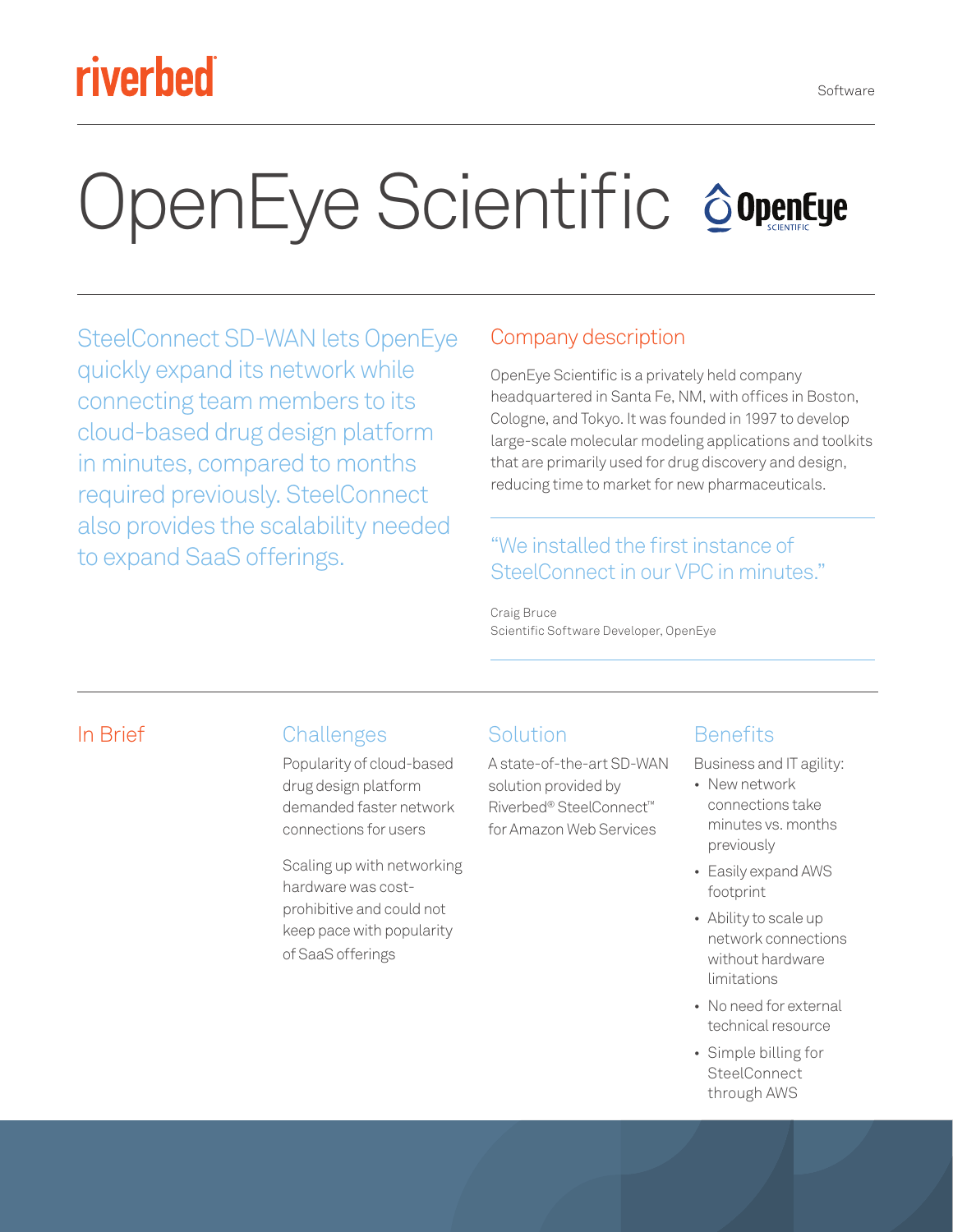#### Cloud-based drug design platforms require fast, easy network connections

OpenEye's software is used by computational chemists, medicinal chemists, and synthetic chemists for early stage drug discovery. Drug discovery is a long and expensive process, requiring 10 to 15 years and \$1 to \$2 billion per drug. "And most of the time, the process is unsuccessful," explains Craig Bruce, a scientific software developer at OpenEye. "There's a lot of push to make the process more efficient and to fail fast. Our software helps you understand in the first few years if you're going in the right direction."

During most of its 20-year history, OpenEye sold its technology in the form of software development toolkits (SDKs) for developers and licensed applications for scientists. Recently, however, the company has begun offering more in the form of software as a service (SaaS). For example, OpenEye recently released a cloud-native drug design platform called Orion that resides on Amazon Web Services (AWS). Orion uses AWS to deliver easy, scalable, maintenance-free access to hundreds, thousands, or even tens of thousands of processors, unlimited storage, and archiving via reliable networks, all backed up by world-class data security.

Today OpenEye is using SteelConnect internally for its team members. The positive response to Orion from the global biopharmaceutical community presented OpenEye's IT team with the challenge of how to quickly and affordably connect its customers to the platform in the future, and SteelConnect can also be used for that. "Orion was always going to be a 100% cloud-native solution using AWS. So, as we started developing Orion, it became very clear that we were going to need good connectivity to it, in a very restrictive and controlled fashion."

Connecting customers to Orion via the company's own Cisco-based network was cost-prohibitive. "Our current hardware just would not support this," says Bruce. "We would have needed to buy a lot more hardware for a rather large price, and scalability would have been incredibly costly and difficult." That approach was also too slow. "We don't have an internal Cisco resource here at OpenEye, so it was taking weeks' to months' worth of work to get network connectivity set up."

Bruce investigated whether he could achieve what he wanted using AWS Direct Connect, which would provide a private connection between OpenEye's network and AWS, but decided that wasn't a great fit. "Partly, that was because we would have needed a partner to do the last mile," he explains. That's when he started looking into software-defined networking (SDN). "SDN seemed much more appealing in that we could buy a smaller amount of hardware. Also, the SDN approach would be the obvious way to allow us to scale up quickly."

"SteelConnect enables us to be far more agile, which is really good for our growing business."

Craig Bruce Scientific Software Developer, OpenEye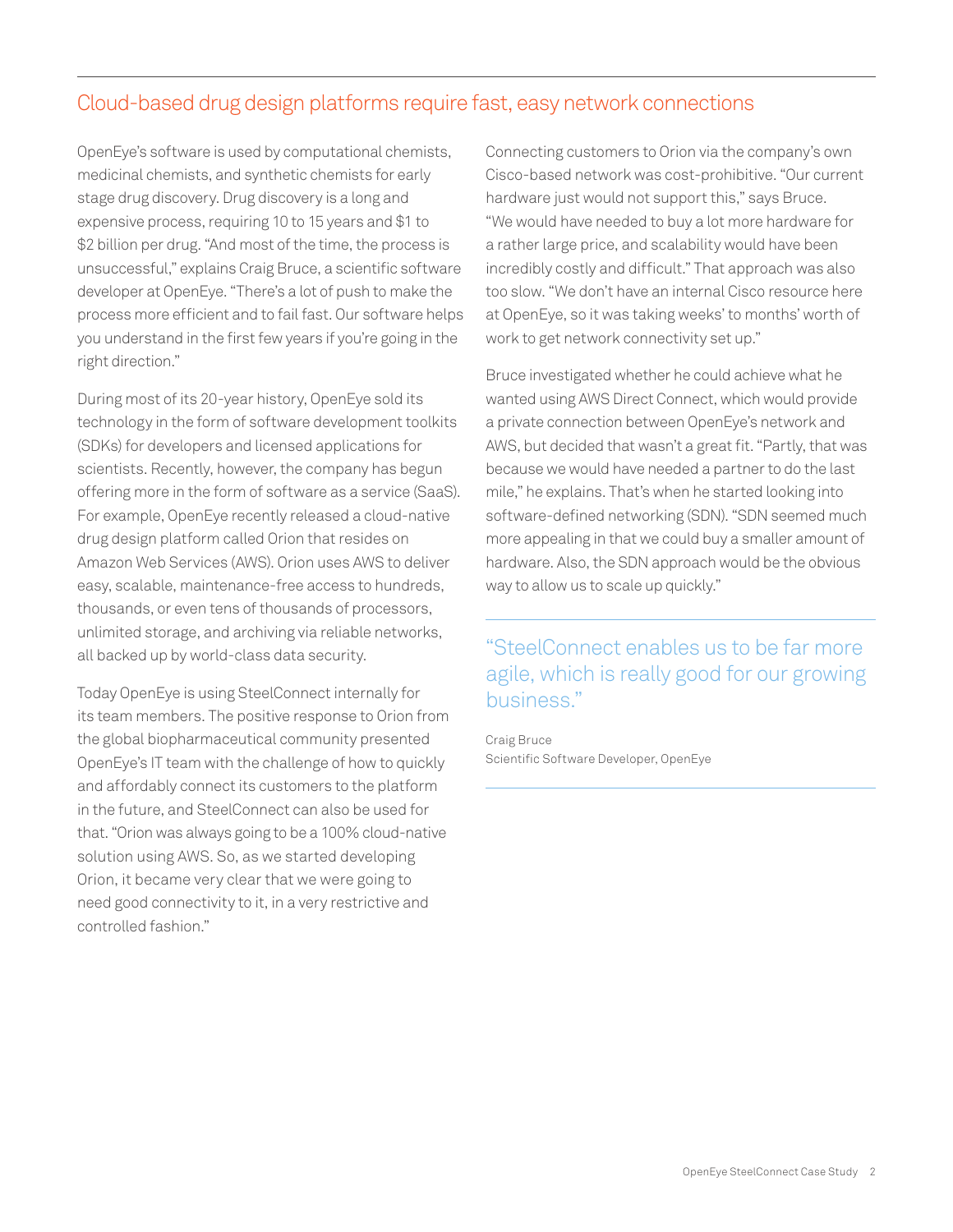#### Network connections in minutes with SteelConnect for AWS

"SteelConnect's tight integration with AWS was very appealing," Bruce says. "It would let us connect multiple accounts very easily because SteelConnect has a full understanding of our network topology."

OpenEye takes advantage of AWS virtual private clouds (VPCs) as a way to provide isolation at the network level and ensure the security of drug companies' data. SteelConnect supplies the internal backbone connection between all of the VPCs OpenEye runs in AWS and provides a consistent and secure connection anywhere in the world. OpenEye started by deploying SteelConnect in one AWS region and is now planning to expand it to others.

"We installed the first instance of SteelConnect in our VPC in less than an hour," Bruce notes.

"I don't need to contact anyone external to help me. Between my system administrator and myself, we can enable a new VPC and the virtual private network (VPN) connection in less than an hour. The most complicated part is the subnet definition. The connection itself is just a few clicks."

"The ability to enable a new connection so quickly, instead of the weeks or months it took in the past, is really important for the success of our SaaS offerings," Bruce continues. "Also, as a company, we will be able to grow quickly since we have the ability to add more and more connections without hardware limits or other technical frustrations. SteelConnect enables us to be far more agile, which is really good for our growing business."

"The ability to enable a new connection so quickly, instead of the weeks or months it took in the past, is really important for the success of our SaaS offerings."

Craig Bruce Scientific Software Developer, OpenEye Bruce also values the fact that SteelConnect provides an easy way for him to monitor all of those connections. "There's a Web portal we log into where we can see all of our SteelConnect devices, either the end VPCs, or on-premises, all in a single pane. This has been really useful for our ongoing development."

There's one additional way that SteelConnect simplifies his life. "Our SteelConnect comes through the AWS marketplace. It's really easy, just a pay-as-you-go hourly fee, which comes through our regular AWS billing. There's no new bill for the company to deal with."

"Our SaaS solutions, supported by SteelConnect, save our customers both time and money and ultimately will enable them to get drugs to market sooner."

Craig Bruce Scientific Software Developer, OpenEye

For OpenEye's SaaS customers, SteelConnect represents one more way that OpenEye is working to help them to develop drugs more quickly. "Our SaaS solutions, supported by SteelConnect, save our customers both time and money and ultimately will enable them to get drugs to market sooner," Bruce concludes.